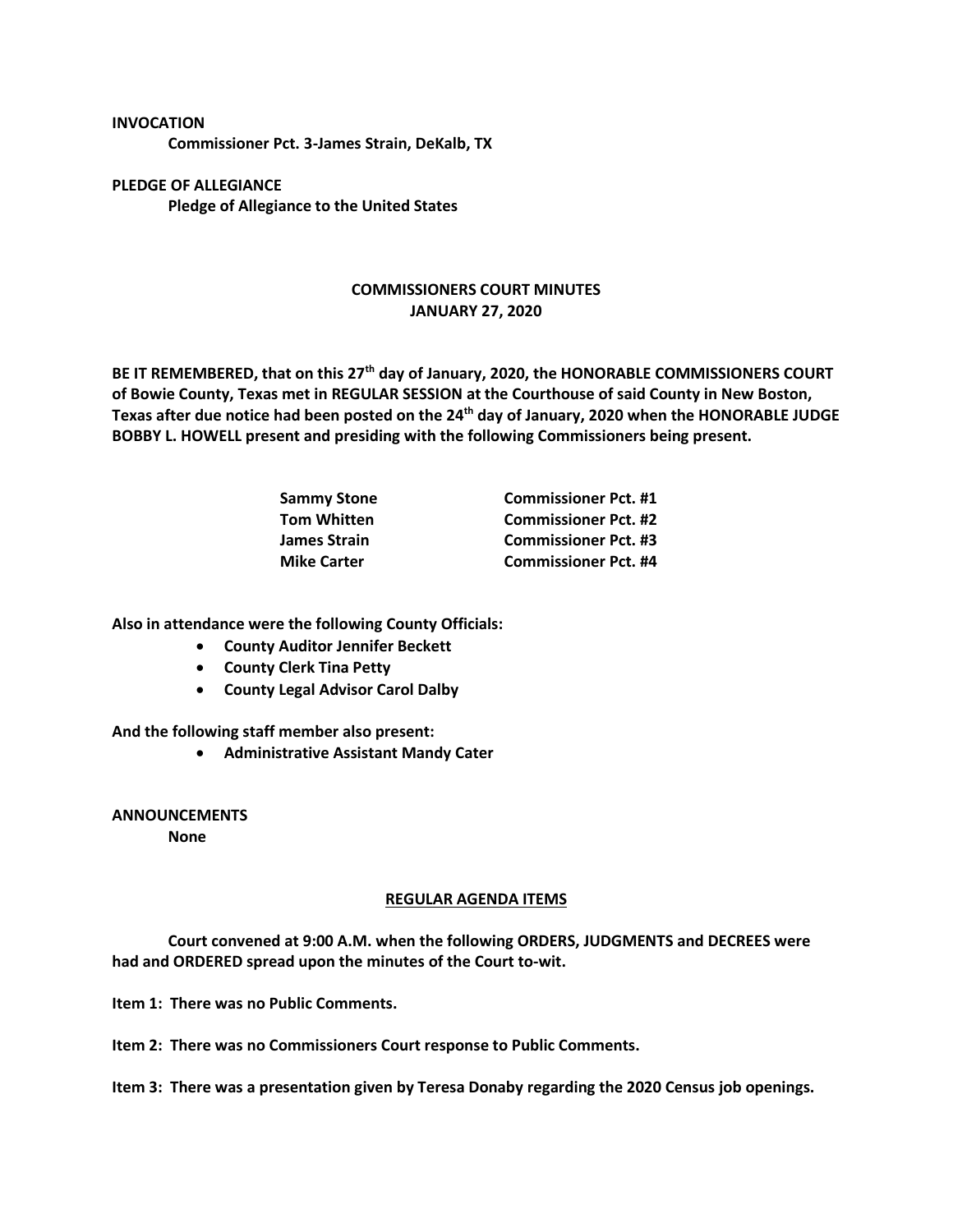- **Item 4: On this 27th day of January, 2020, a motion was made by Commissioner James Strain and duly second by Commissioner Tom Whitten to approve the Interlocal Agreement for election services between the City of Texarkana, Texas and Bowie County. Motion was put to a vote and all Commissioners voted yes and none voted no. Motion carried.**
- **Item 5: There was no action taken to approve the proposal to provide lease-purchase financing for three (3) 2019 Mack Pinnacle 65T Day Cab.**
- **Item 6: On this 27th day of January, 2020, a motion was made by Commissioner James Strain and duly second by Commissioner Mike Carter to open bids for transport for Forensic Autopsies. Motion was put to a vote and all Commissioners voted yes and none voted no. Motion carried.**
- **Item 7: On this 27th day of January, 2020, a motion was made by Commissioner Tom Whitten and duly second by Commissioner James Strain to table the bids for transport of Forensic Autopsies. Motion was put to a vote and all Commissioners voted yes and none voted no. Motion carried. Judge Howell appointed a committee consisting of Judge Nancy Talley, Sheriff James Prince and Commissioner Mike Carter to review the bids and report back to the Court.**
- **Item 8: On this 27th day of January, 2020, a motion was made by Commissioner Mike Carter and duly second by Commissioner Sammy Stone to advertise for bids for Road Materials as listed in the Agenda (including seal coat aggregate, emulsified asphalt, prime, road oil and fog seal prime, seal reseal and blade patching, gravel and limestone hauling, lime treatment, FOB various sites in Bowie County for all Precincts).**

**Motion was put to a vote and all Commissioners voted yes and none voted no. Motion carried.**

**Item 9: On this 27th day of January, 2020, a motion was made by Commissioner Mike Carter and duly second by Commissioner Sammy Stone to approve a Resolution for financing the New Hope Cultural Education Facilities Finance Corporation of Health Facilities located within Bowie County.**

**Motion was put to a vote and all Commissioners voted yes and none voted no. Motion carried.**

- **Item 10: On this 27th day of January, 2020, a motion was made by Commissioner Mike Carter and duly second by Commissioner James Strain to appoint County Judge Bobby Howell to the Intergovernmental Advisory Committee. Motion was put to a vote and all Commissioners voted yes and none voted no. Motion carried.**
- **Item 11: On this 27th day of January, 2020, a motion was made by Commissioner Mike Carter and duly second by Commissioner Sammy Stone to reappoint Tom Whitten to the Intergovernmental Advisory Committee. Motion was put to a vote and all Commissioners voted yes and none voted no. Motion carried.**